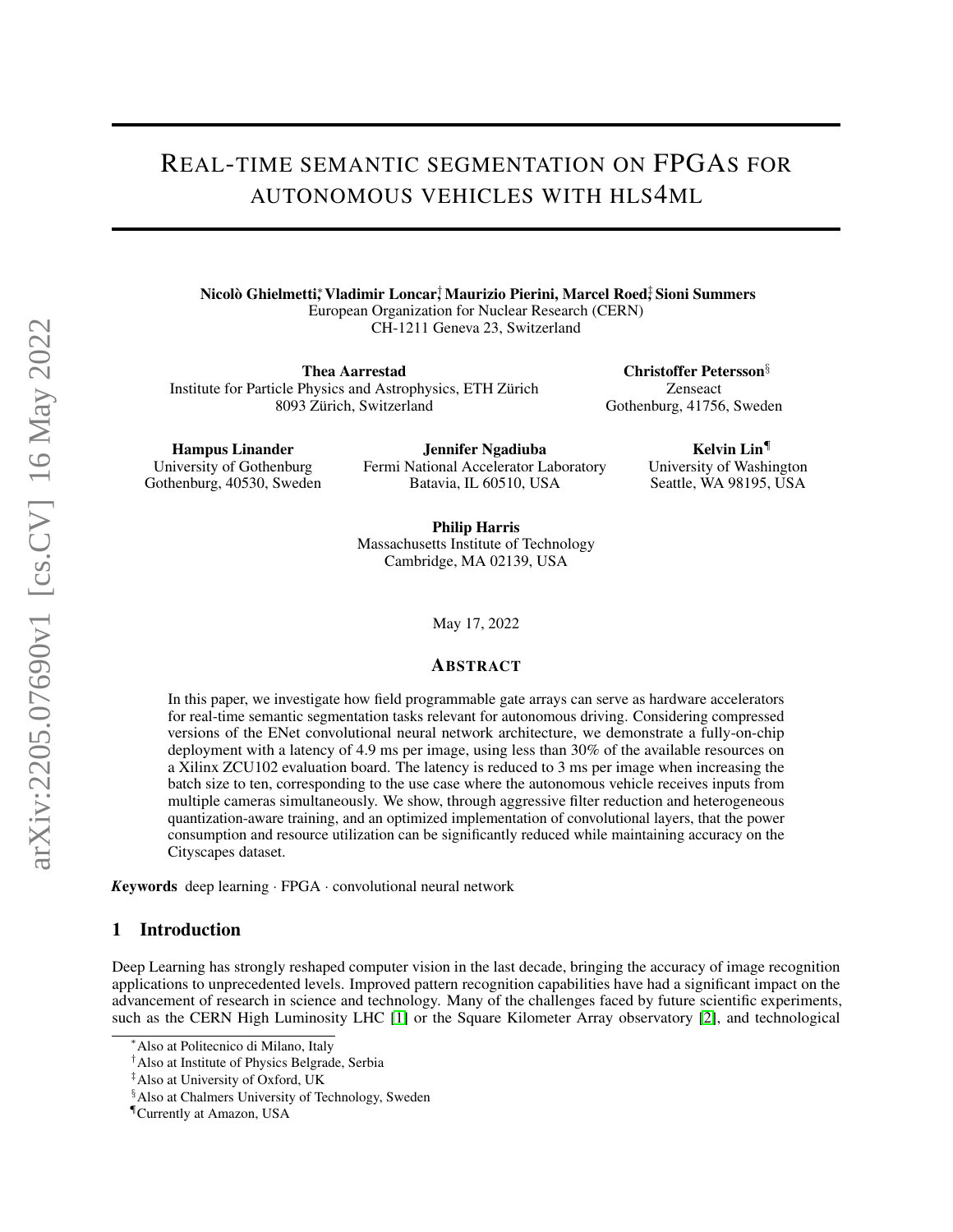challenges faced by, for example, the automotive industry, will require the capability of processing large amounts of data in real-time, often through edge computing devices with strict latency and power-consumption constraints. This requirement has generated interest in the development of energy-effective neural networks, resulting in efforts like tinyML [\[3\]](#page-10-2), which aims to reduce power consumption as much as possible without negatively affecting the model accuracy.

Advances in Deep Learning for computer vision have had a crucial impact on the development of autonomous vehicles, enabling the vehicles to perceive their environment at ever-increasing levels of accuracy and detail. Deep Neural Networks are used for finding patterns and extracting relevant information from camera images, such as the precise location of the surrounding vehicles and pedestrians. In order for an autonomous vehicle to drive safely and efficiently, it must be able to react fast and make quick decisions. This imposes strict latency requirements on the neural networks that are deployed to run inference on resource-limited embedded hardware in the vehicle.

In addition to algorithmic development, computer vision for autonomous vehicles has benefited from technological advances in parallel computing architecture [\[4\]](#page-10-3). The possibility of performing network training and inference on graphics processing units (GPUs) has made large and complex networks computationally affordable and testable on real-life problems. Due to their high efficiency, GPUs have become a common hardware choice in the automotive industry for on-vehicle Deep Learning inference.

In this paper, we investigate the possibility of exploiting field-programmable gate arrays (FPGAs) as a low-power, inference-optimized, highly parallelisable alternative to GPUs. By applying aggressive filter-reduction and quantization of the model bit precision at training time, and by introducing a highly optimized firmware implementation of convolutional layers, we achieve the compression required to fit semantic segmentation models on FPGAs. We do so by exploiting and improving the hls4ml library, which provides an automatic conversion of a given Deep Neural Network into C++ code, which is given as input to a high level synthesis (HLS) library. The HLS library then translates this into FPGA firmware, to be deployed on hardware. Originally developed for scientific applications in particle physics that require sub-microsecond latency [\[5](#page-10-4)[–11\]](#page-10-5), hls4ml has been successfully applied outside the domain of scientific research [\[12,](#page-10-6) [13\]](#page-10-7), specifically in the context of tinyML applications [\[14\]](#page-10-8).

Applying model compression at training time is crucial in order to minimize resource-consumption and maximize the model accuracy. To do so, we rely on quantization-aware training through the QKeras [\[15\]](#page-10-9) library, which has been interfaced to hls4ml in order to guarantee an end-to-end optimal training-to-inference workflow [\[12\]](#page-10-6).

As a baseline, we start from the ENet [\[16\]](#page-10-10) architecture, designed specifically to perform pixel-wise semantic segmentation for tasks requiring low latency operations. We modify the architecture, removing resource-consuming asymmetric convolutions, and dilated or strided convolutions. In addition, we apply filter ablation and quantization at training time. Finally, we optimize the implementation of convolutional layers in hls4ml in order to significantly reduce the resource consumption. With these steps, we obtain a good balance between resource utilization and accuracy, enabling us to deploy the whole network on a Xilinx ZCU102 evaluation board [\[17\]](#page-10-11).

This paper is organized as follows: The baseline dataset and model are described in sections [2](#page-1-0) and [3,](#page-2-0) respectively. The model compression and the specific optimization necessary to port the compressed model to the FPGA are described in section [4](#page-2-1) and [5.](#page-6-0) Conclusions are given in section [6.](#page-8-0)

# <span id="page-1-0"></span>2 Dataset

Our experiments are performed using the Cityscapes dataset [\[18\]](#page-10-12), which involves 5,000 traffic scene images collected in 50 different cities with varying road types and seasons. These images have fine-grained semantic segmentation annotations with pixel-level classification labels. We have limited ourselves to the four semantic classes Road, Car, Person and Background. According to the standard Cityscapes split, 2975 images are used for training, 500 for validation and 1525 for testing. We crop and resize the original images to have an input resolution of  $240\times152$  pixels. As a pre-processing step, we normalize all pixel values (integer values in the range [0, 255]) to be in the [0, 1] range by dividing each one by 256. In this way all inputs are smaller than one and can be represented by a fixed-point datatype using only 8 bits  $(log_2(256))$  (see section [4\)](#page-2-1). An example image from the dataset is shown in Fig. [1,](#page-2-2) together with a visualization of its semantic segmentation mask.

For evaluation metrics we use two typical figures of merit for semantic segmentation:

- The model accuracy (Acc), defined as  $Acc = \frac{TP+TN}{TP+TN+FP+FN}$ , where  $TP$ ,  $TN$ ,  $FP$ , and  $FN$  are the fraction of true positives, true negatives, false positives, and false negatives, respectively.
- The mean of the class-wise Intersection over Union (mIoU), i.e., the average across classes of the Intersection-Over-Union (defined as  $\text{IOU} = \frac{TP}{TP + FP + FN}$ ).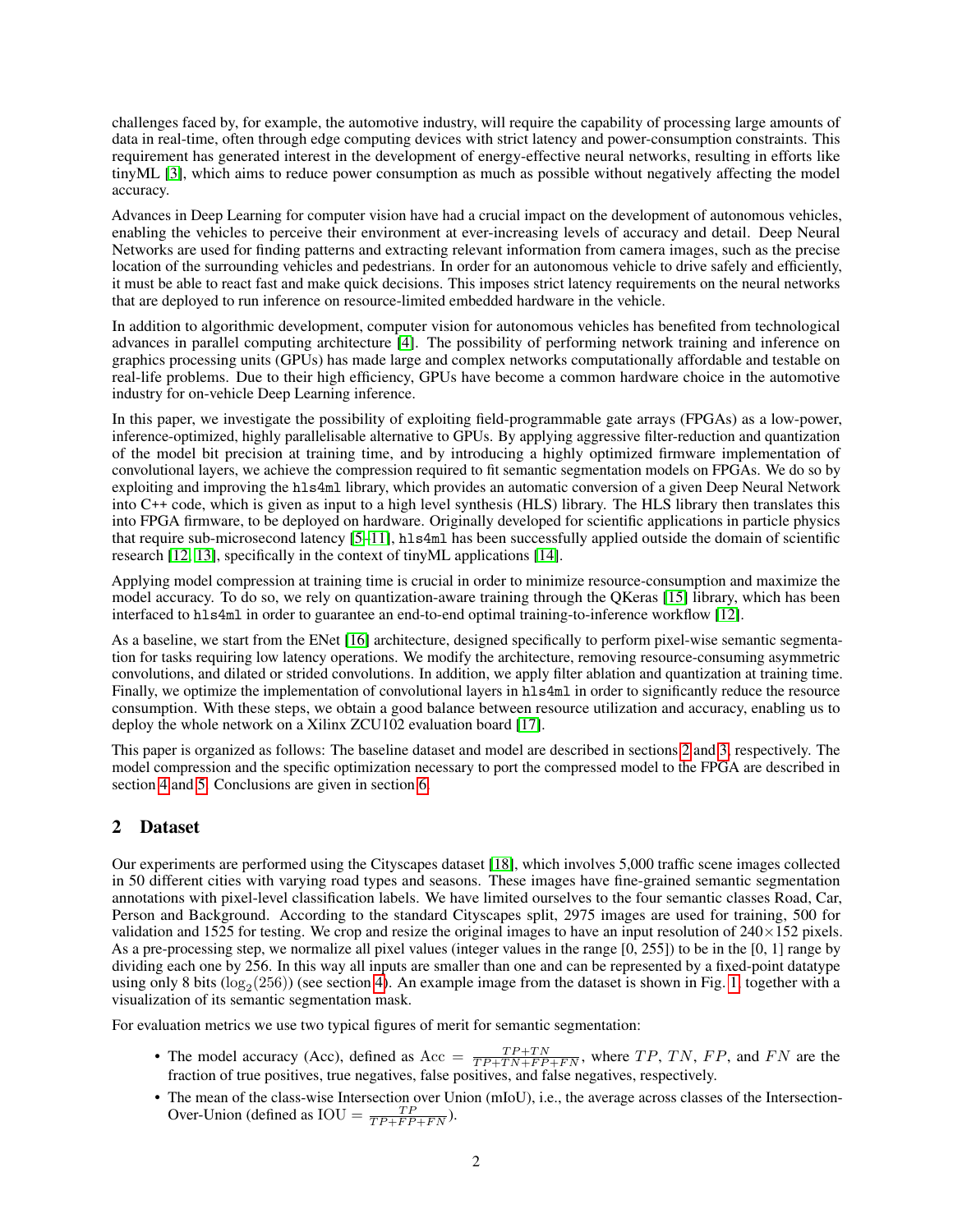

<span id="page-2-2"></span>Figure 1: An downsampled image from the Cityscapes dataset (left) and the corresponding semantic segmentation target (right), in which the pixels belong to one of the classes {background (blue), road (teal), car (yellow), person (red)}.

## <span id="page-2-0"></span>3 Baseline model

The architecture we use is inspired by a fully convolutional residual network called Efficient Neural Network (ENet) [\[16\]](#page-10-10). This network was designed for low latency and minimal resource usage. It is designed as a sequence of blocks, summarized in Table [1.](#page-2-3) The initial block, shown in the left figure in Fig. [2,](#page-3-0) encodes the input into a  $32 \times 120 \times 76$  tensor, which is then processed by a set of sequential blocks of bottlenecks. The first three blocks constitute the *downsampling encoder*, where each block consists of a series of layers as summarized in the left diagram in Fig. [3.](#page-4-0) The final two blocks provide an *upsampling decoder*, as illustrated in the right diagram in Fig. [3.](#page-4-0) The final block is shown in the right diagram of Fig. [2.](#page-3-0)

| Layer                  | Type       | Output resolution          |
|------------------------|------------|----------------------------|
| Initial                | downsample | $f_0 \times 120 \times 76$ |
| $3\times$ bottleneck 1 | downsample | $f_1 \times 60 \times 38$  |
| $3\times$ bottleneck 2 | downsample | $f_2 \times 30 \times 19$  |
| $3\times$ bottleneck 3 |            | $f_3 \times 30 \times 19$  |
| $3\times$ bottleneck 4 | upsample   | $f_4 \times 60 \times 38$  |
| $3\times$ bottleneck 5 | upsample   | $f_5 \times 120 \times 76$ |
| Final                  | upsample   | $4 \times 240 \times 152$  |

<span id="page-2-3"></span>Table 1: Model architecture parametrized by the number of filters in the bottlenecks  $f_i$ , with  $i = 1, ..., 5$ .

Some differences from the original architecture in [\[16\]](#page-10-10) is that we do not use asymmetric, dilated, or strided convolutions. To further reduce the resource usage, we use three bottlenecks per block instead of five, and we merge convolutional layers with batch normalization layers by rescaling convolutional filter weights with batch normalization parameters (implemented through a QConv2DBatchnorm layer [\[19\]](#page-10-13)). When we use quantization-aware training, this allows us to directly quantize the merged weights during the forward pass, rather than quantizing the batch normalization parameters and the convolutional filters separately. This merging of layers saves resources on the FPGA, since only the merged weights are used. Performing the merging already during training, ensures that the weights used during training and during inference are quantized the same way. The baseline ENet model is obtained fixing the six f hyperparameters of Table [1](#page-2-3) to  $(32, 64, 64, 64, 128, 48)$ . This choice results in an architecture with  $1.1 \cdot 10^6$  parameters, yielding a mIoU=63.2% and an accuracy of 91.5%.

## <span id="page-2-1"></span>4 Model compression

We consider two compression techniques for the model at hand: filter-wise homogeneous pruning, obtained by reducing the number of filters on all the convolutional layers; and quantization, i.e., reducing the number of bits allocated for the numerical representation of the network components and the output of each layer computation.

In addition, we use the AutoQKeras library [\[12\]](#page-10-6), distributed with QKeras, to optimize the numerical representation of each component at training time as a hyperparameter. This is done using a mathematical model of the inference power consumption as a constraint in the loss function.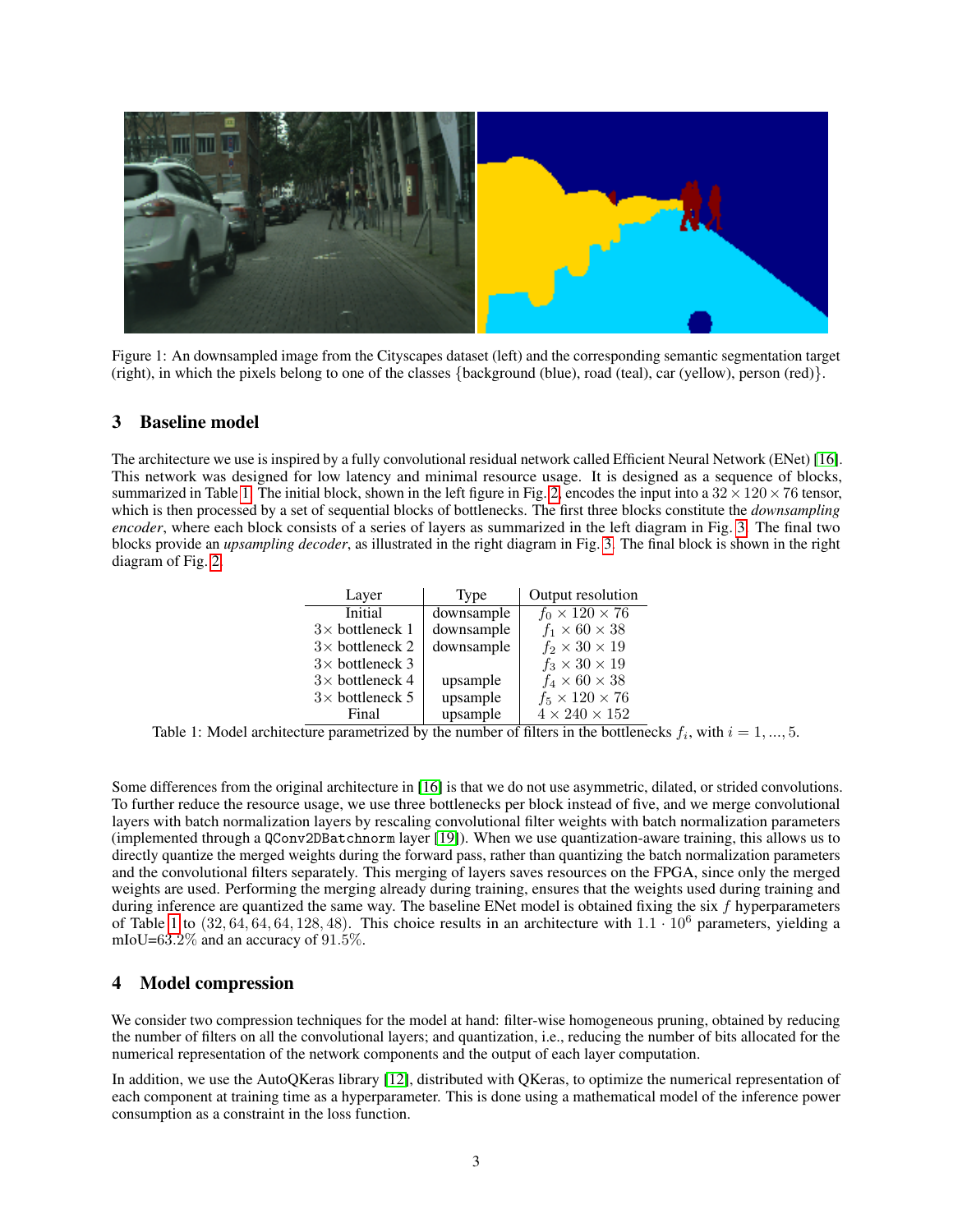

<span id="page-3-0"></span>Figure 2: Initial (left) and final (right) block architecture. In the two diagrams, conv $(k, f)$  represents a convolutional layer with  $f k \times k$  filters; maxpool(k) and upsample(k) represent a  $k \times k$  max pooling or upsample layer, respectively; and pad $(p)$  represents padding by p pixels in the lower and right directions.

| Model name        |    |    | I2  | $f_3$ | Л4  | J5. | Parameters         | $\text{mIoU}(\%)$ | $Accuracy(\%)$ |
|-------------------|----|----|-----|-------|-----|-----|--------------------|-------------------|----------------|
| Enet              | 32 | 64 | 64  | 64    | 128 | 48  | $10^{6}$           | 63.2              | 91.5           |
| Enet16            | 32 |    | l 6 | 16    | 16  | 16  | $5 \cdot 10^4$     | 54.3              | 87.9           |
| Enet12            | 32 | 12 | 12  | 12    | 12  | 12  | $3 \cdot 10^{4}$   | 52.0              | 86.8           |
| Enet <sub>8</sub> | 32 |    | 8   | 8     | 8   | 8   | $1.4 \cdot 10^{4}$ | 49.4              | 85.6           |
| Enet <sub>6</sub> | 32 |    |     | b     |     |     | $9 \cdot 10^3$     | 45.9              | 84.0           |
| Enet4             | 32 | 4  | 4   | 4     | 4   | 4   | $5 \cdot 10^3$     | 36.6              | 81.5           |

#### 4.1 Filter multiplicity reduction

<span id="page-3-1"></span>Table 2: Architecture reduction through internal filter ablation and corresponding performance. As a reference, the baseline architecture is reported on the first row. Highlighted in bold the three models considered further in this work.

Normally, network pruning consists of zeroing specific network parameters that have little impact on the model performance. This could be done at training time or after training. In the case of convolutional layers, a generic pruning of the filter kernels would result in sparse kernels. It would then be difficult to take advantage of pruning during inference. To deal with this, filter ablation (i.e., the removal of an entire kernel) was introduced [\[20\]](#page-10-14). When filter ablation is applied, one usually applies a restructuring algorithm (e.g., Keras Surgeon [\[21\]](#page-10-15)) to rebuild the model into the smaller-architecture model that one would use at inference. In this work, we take a simpler (and more drastic) approach: we treat the number of filters in the convolutional layers as a single hyperparameter, fixed across the entire network. We then reduce its value and repeat the training, looking for a good compromise between accuracy and resource requirements.

We repeat the procedure with different target filter multiplicities. The result of this procedure is summarized in Table [2,](#page-3-1) where different pruning configurations are compared to the baseline Enet model.

Out of these models, we select two configurations that would be affordable on the FPGA at hand: a four-filters (Enet4) and an eight-filter (Enet8) configuration. As a reference for comparison, we also consider one version with 16 filters, Enet16, despite it being too large to be deployed on the FPGA in question. We then proceed by quantizing these models through quantization-aware training to further reduce the resource consumption.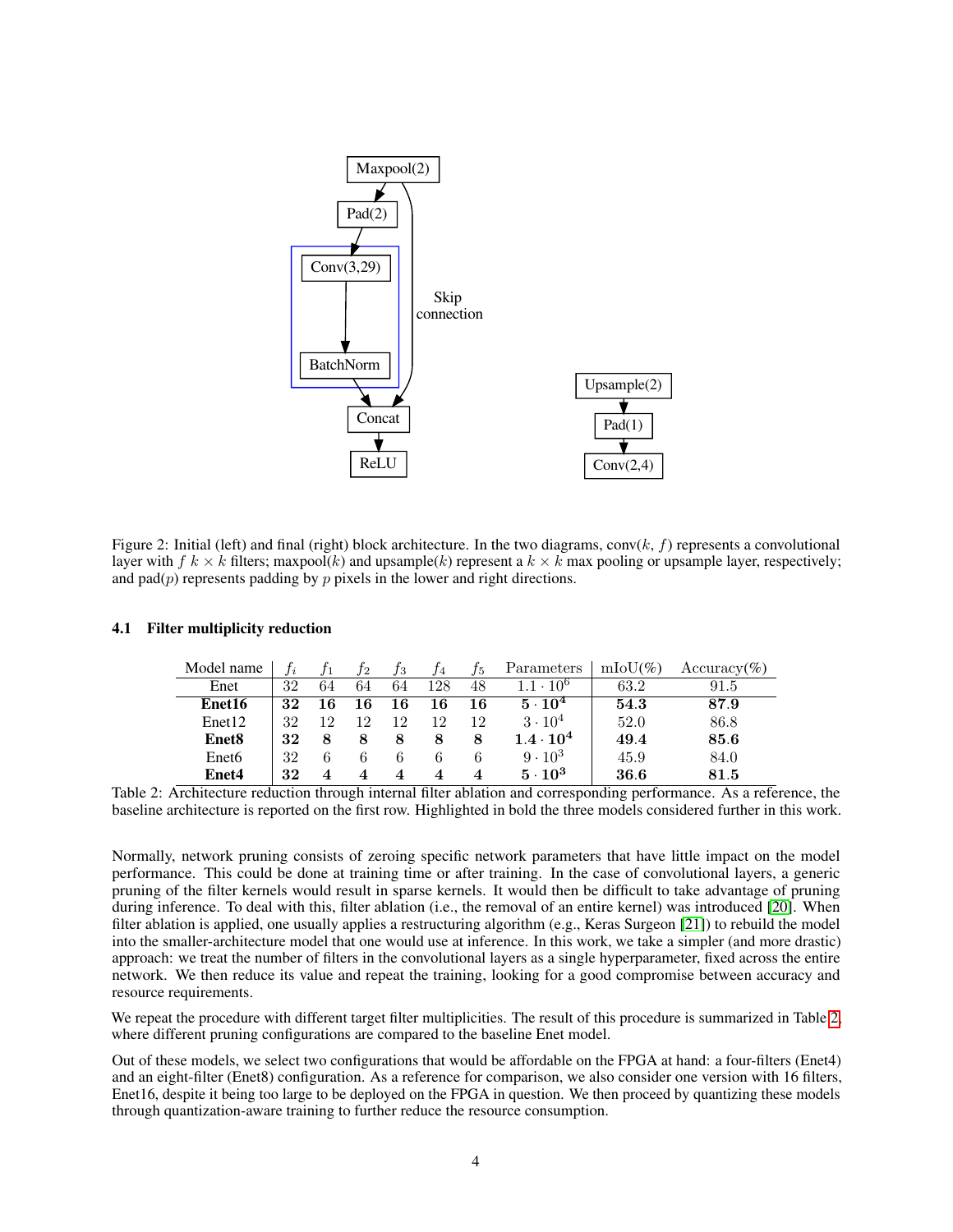

<span id="page-4-0"></span>Figure 3: Downsample encoder (left) and upsample decoder (right) blocks. In the figures, Conv( $k$ ,  $f$ ) represents a convolutional layer with  $f k \times k$  filters, Maxpool(k) represents a  $k \times k$  max pooling layer, Upsample(k) represents a  $k \times k$  upsampling layer, and Pad(p) represents padding by p pixels in the lower and right directions. Blue boxes represent convolutional and batch normalization layers that in the model used are single merged layers.

#### 4.2 Homogeneous quantization-aware training

Homogeneous quantization-aware training (QAT) consists of repeating the model training while forcing the numerical representation of its weight and activation functions to a fixed  $\langle T, I \rangle$  precision, where T is the total number of bits and I is the number of integer bits. Doing so, the model training converges to a minimum that might not be the absolute minimum of the full-precision training, but that would minimize the performance loss once quantization is applied.

In practice, we perform a homogeneous QAT replacing each layer of the model with its QKeras equivalent and exploiting the existing QKeras-to-hls4ml interface for FPGA deployment.

We study the impact of OAT for  $T \in 2, 4, 8$  with  $I = 0$ , on the pruned models desribed above (Enet4, Enet8, and Enet16). The resulting performance is shown in Table [3,](#page-5-0) where we label the three quantization configurations as Q2, Q4, and Q8, respectively.

The resulting resource utilization for Enet4 and Enet8 falls within the regime of algorithms that we could deploy on the target FPGA. We observe similar drops in accuracy when going from full precision to Q8 and from Q4 to Q2, but little differences between the Q4 and Q8 models. In this respect, Q4 would offer a better compromise between accuracy and resources than Q8.

Out of these, the models with the highest accuracy and mIoU that would be feasible to fit on the FPGA, is the 8 filter model quantized to 8 bits (Enet8Q8) and the 8 filter model quantized to 4 bits (Enet8Q4).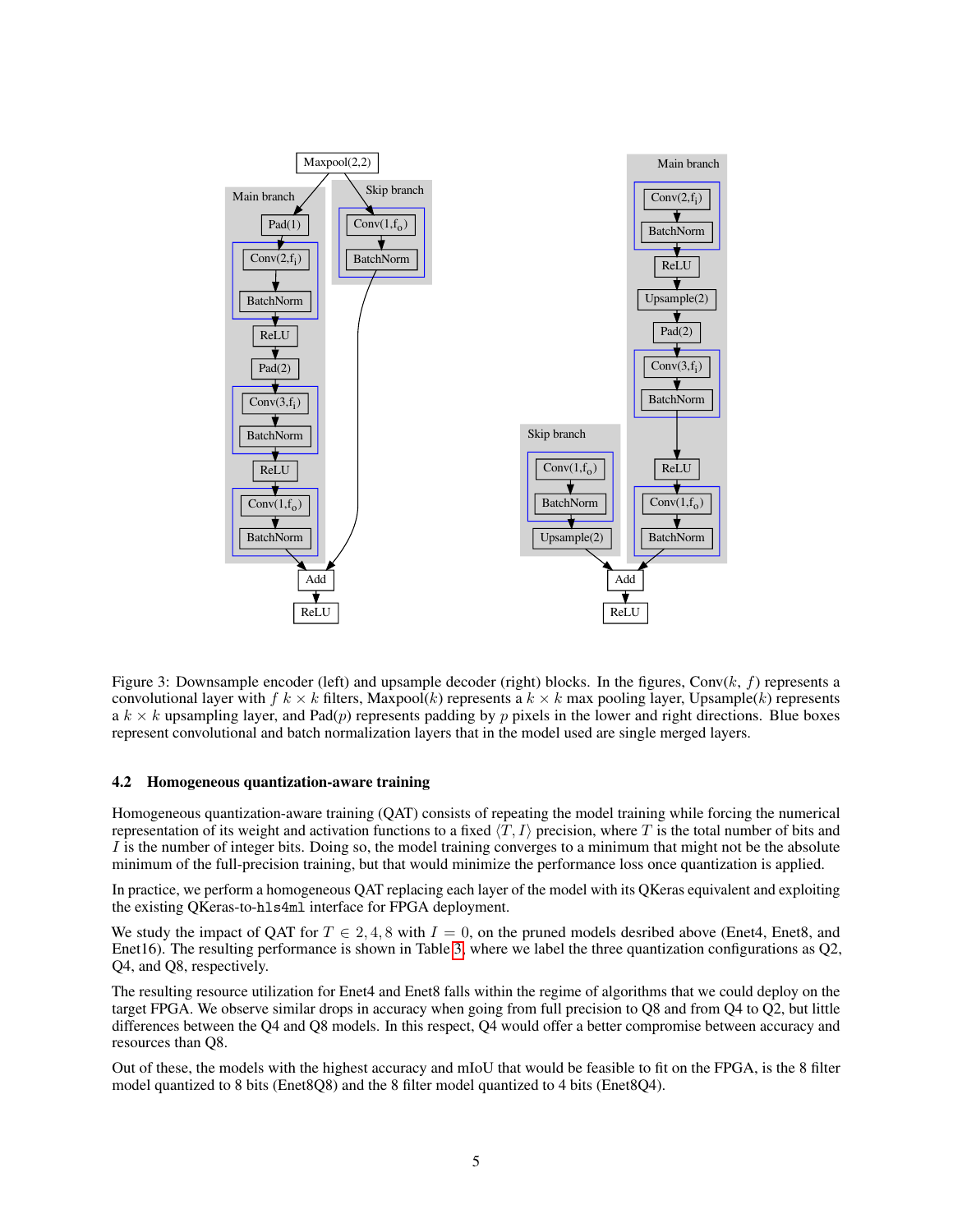| Model name                       | <i><b>Ouantization</b></i> | $f_i$ | J1 | $f_2$ | Jз             | f4 | $f_5$ | mIoU $(\%)$ | Accuracy $(\% )$ |
|----------------------------------|----------------------------|-------|----|-------|----------------|----|-------|-------------|------------------|
| Enet16                           |                            | 32    | 16 | 16    | 16             | 16 | 16    | 54.3        | 87.9             |
| Enet <sub>8</sub>                |                            | 32    | 8  | 8     | 8              | 8  | 8     | 49.4        | 85.6             |
| Enet4                            |                            | 32    | 4  | 4     | 4              | 4  | 4     | 36.6        | 81.5             |
| Enet16Q8                         | 8                          | 32    | 16 | 16    | 16             | 16 | 16    | 35.0        | 79.1             |
| Enet8Q8                          | 8                          | 32    | 8  | 8     | 8              | 8  | 8     | 33.4        | 77.1             |
| Enet <sub>4</sub> O <sub>8</sub> | 8                          | 32    | 4  | 4     | 4              | 4  | 4     | 13.6        | 53.8             |
| Enet16O4                         | 4                          | 32    | 16 | 16    | 16             | 16 | 16    | 34.1        | 77.9             |
| Enet <sub>8</sub> Q4             |                            | 32    | 8  | 8     | 8              | 8  | 8     | 33.9        | 77.6             |
| Enet <sub>4</sub> O <sub>4</sub> | 4                          | 32    | 4  | 4     | 4              | 4  | 4     | 13.5        | 53.6             |
| Enet16O2                         | ↑                          | 32    | 16 | 16    | 16             | 16 | 16    | 27.4        | 68.6             |
| Enet <sub>8</sub> O <sub>2</sub> | $\mathfrak{D}$             | 32    | 8  | 8     | 8              | 8  | 8     | 28.7        | 71.1             |
| Enet <sub>4</sub> O <sub>2</sub> | 2                          | 32    | 4  | 4     | $\overline{4}$ | 4  | 4     | 13.4        | 53.5             |
| <b>EnetHQ</b>                    | <b>Heterogeneous</b>       | 8     | 2  |       | 8              | 4  | 3     | 36.8        | 81.1             |

<span id="page-5-0"></span>Table 3: Homogeneously and heterogeneously quantized models with indicated bitwidth and filter architecture together with their validation mean IOU trained with quantization aware training using QKeras. The corresponding values before quantization (from Table [2\)](#page-3-1) are also reported in the three first rows.



<span id="page-5-1"></span>Figure 4: Validation accuracy versus number of bits for the models tested during heterogeneous QAT with AUTO-QKERAS, for the six blocks in the network. The circle size represents the number of filters, while the color refers to the median bits for the convolutions in the corresponding block. Details on the grid of options considered in the optimization are given in the text.

The quantization of the model does not have to be homogeneous across layers. In fact, it has been demonstrated that a heterogeneous quantization is the best way to maintain high accuracy at low resource-cost [\[22\]](#page-10-16). We therefore define one final model with an optimized combination of quantizers.

#### 4.3 Heterogeneous quantization aware training

Heterogeneous QAT consists in applying different quantization to different network components. For deep networks, one typically deals with the large number of possible configurations by using an optimization library. In our case, we use AUTOQKERAS [\[12\]](#page-10-6). In AUTOQKERAS, a hyperparameter search over individual layer quantization conditions and filter counts is performed. Since the model contains skip connections, the scan over number of filters needs to be handled with care. In particular, we use the block features of AUTOQKERAS to ensure that the filter count matches throughout a bottleneck, so that the tensor addition of the skip connection will have valid dimensions.

The search for best hyperparameters, including the choice of indivdual quantizers for kernels and activations, is carried out using a Bayesian strategy where the balance between accuracy and resource usage is controlled by targeting a metric derived from them both[\[12\]](#page-10-6). In our search we permit e.g. a 4% decrease in accuracy if the resource usage also is halved at the same time.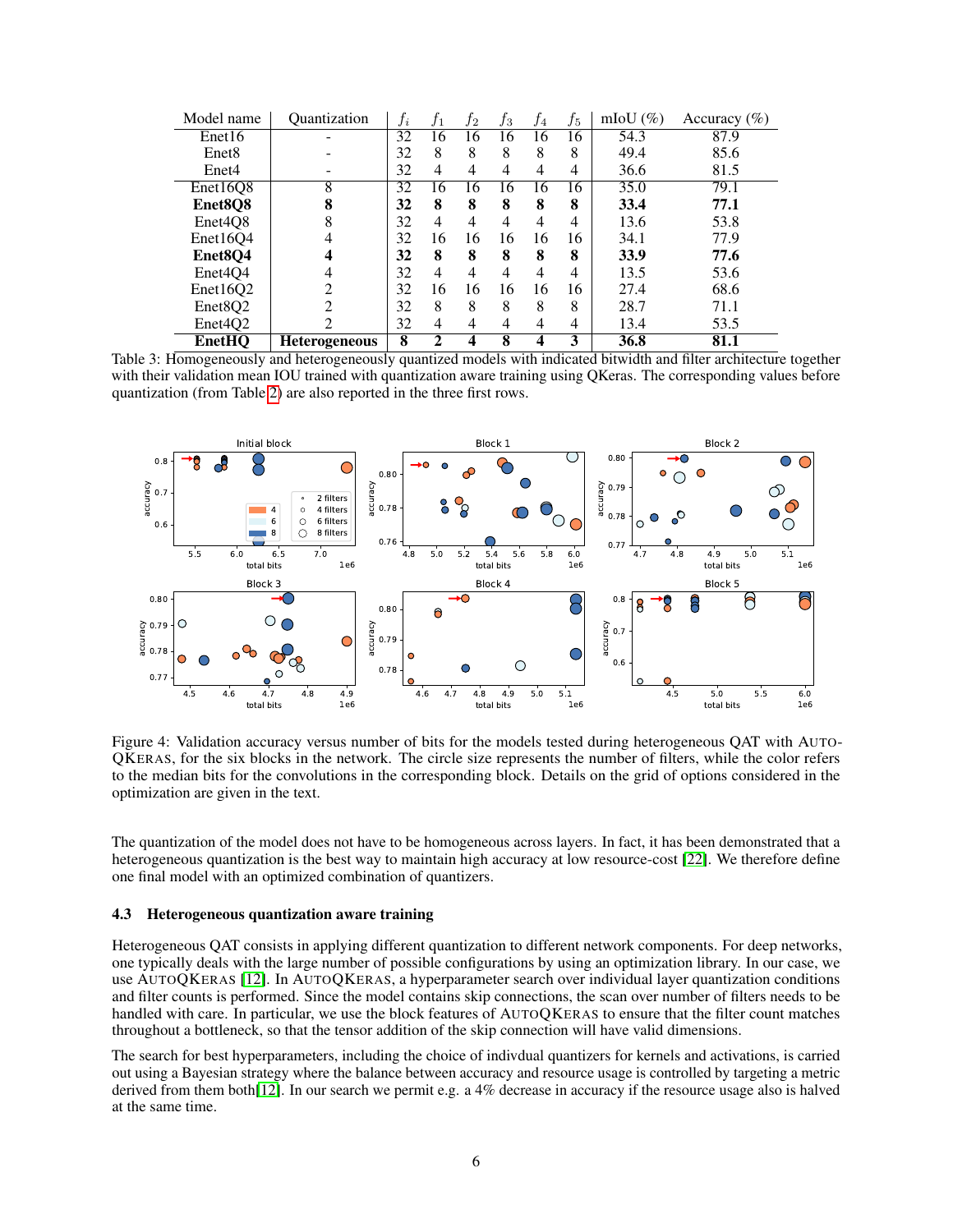

<span id="page-6-1"></span>Figure 5: Schematic representation of the new hls4ml implementation of Convolutional layers, as described in the text.

The hyperparameter scan is done sequentially over the blocks, i.e. the Bayesian search over quantization and filter count of the initial layer is performed first and is then frozen for the hyperparameter scan of the first bottleneck and so on. The rest of the model is kept in floating point until everything in the end is quantized.

Figure [4](#page-5-1) shows the outcome of the heterogeneous QAT, in terms of validation accuracy and total number of bits for the six blocks in the network. The optimal configuration search is performed taking as a baseline the Enet4 model, scanning the kernel bits in  $\{4, 8\}$  and fixing the number of kernels to four times a by-layer multiplicative chosen in  ${0.5, 0.75, 1.0, 1.25, 1.5, 1.75, 2.0}$ . The optimal configuration (EnetHQ) is obtained for  $f_i = 8, f_1 = 2, f_2 = 4$ ,  $f_3 = 8$ ,  $f_4 = 4$ , and  $f_5 = 3$ , resulting in 4.7 · 10<sup>3</sup> parameters, a mIoU=36.8% and an accuracy of 81.1%. Out of all the quantized models, both homogeneous and heterogeneous, this is the one which performs the best.

# <span id="page-6-0"></span>5 FPGA implementation, deployment and results

#### 5.1 Resource-efficient convolution algorithm

The hls4ml library has an implementation of convolutional layers that is aimed at low-latency designs [\[13\]](#page-10-7). However, this implementation comes at the expense of high resource utilization. This is due to the number of times pixels of the input image are replicated to maintain the state of a sliding input window. For convolutional layers operating on wider images, like in our case, this overhead can be prohibitively large. In order to reduce the resource consumption of the convolutional layers of the model, we introduce a new algorithm that is more resource efficient.

The new implementation, dubbed "line buffer", uses shift registers to keep track of previously seen pixels. The primary advantage of the line buffer implementation over the previous one is the reduction of the size of the buffer needed to store the replicated pixels. For an image of size  $H \times W$ , with a convolution kernel of size  $K \times L$ , the line buffer allocates  $K - 1$  buffers (chain of shift registers) of depth W for the rows of the image, while the previous implementation allocates  $K^2$  buffers of depth  $K \times (W - K + 1)$  for the elements in the sliding input window.

The algorithm is illustrated on Fig. [5.](#page-6-1) Initially, each new pixel read from the input image stream is pushed into the shift register chain. If the shift register is full, the first element will be popped and it will be pushed into the next shift register in chain. The process is repeated for all  $K - 1$  shift registers in the chain. The popped pixels are stacked with the input pixel into a column vector and are pushed as the rightmost column of the input window. The pixels popped from the leftmost column of the input window are not used further. In our implementation, the propagation of new pixels through the shift register chain and the insertion into the sliding input window are completed in a single clock cycle, making the implementation as efficient as the existing hls4ml implementation.

To compute the output from the populated sliding input window, we rely on the existing routines of hls4ml. We rely on a set of counters to keep track of input window state to know when to produce an output. The algorithm for maintaining the chain of shift registers and populating the sliding input window can be adapted for use in the pooling layers as well.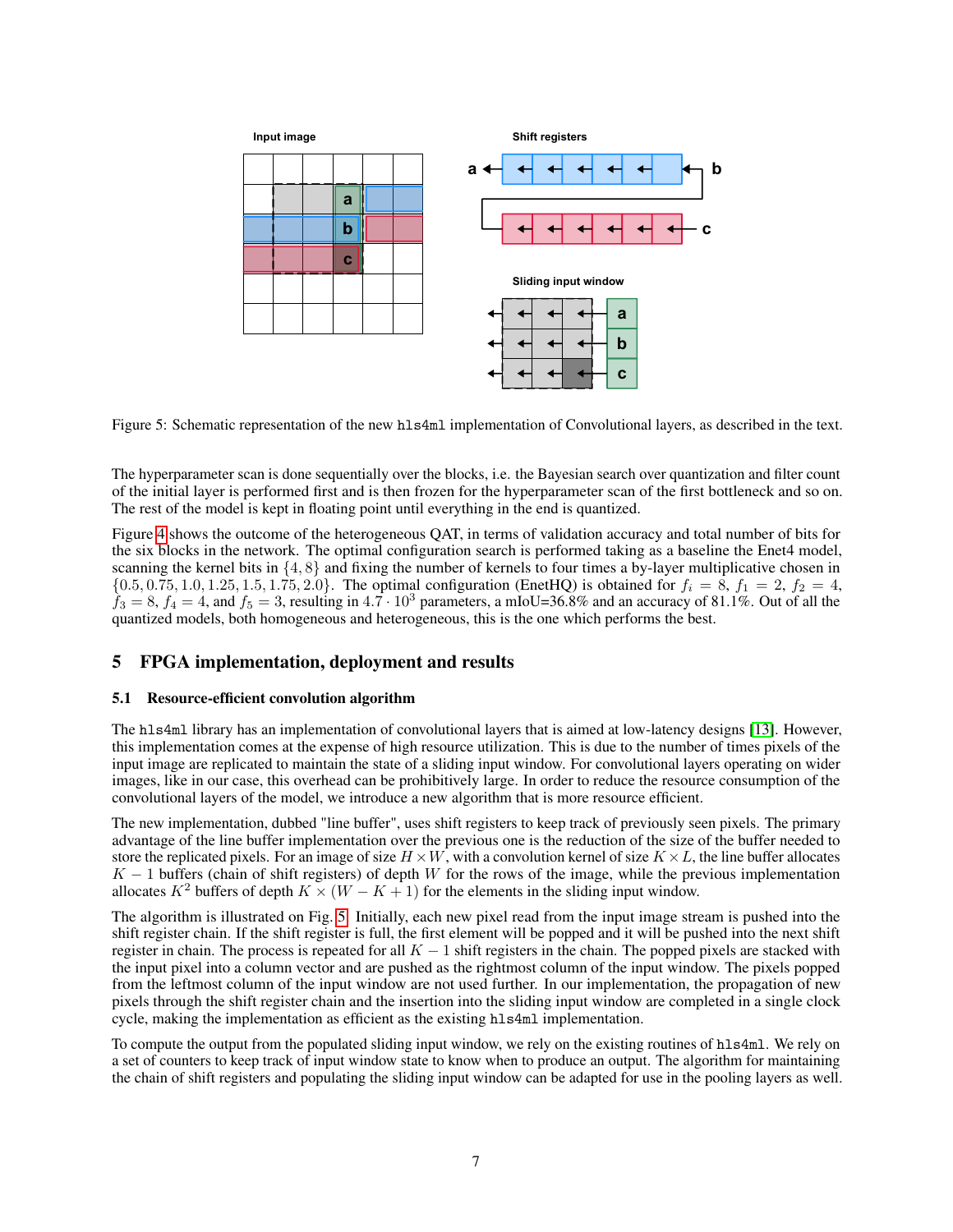To compare the two implementations, we consider the resource utilization of an ENet bottleneck block consisting of 8 filters, implemented using either method. The results are summarized in Table [4.](#page-7-0) We observe a substantial reduction in BRAM usage, at the price of a small increase in LUT utilization.

| Implementation | <b>BRAM</b> | <b>DSP</b> | FF      | LUT     |
|----------------|-------------|------------|---------|---------|
| Encoded [13]   | 4.752       | 5.632      | 195.344 | 291.919 |
| Line buffer    | 4.064       | 5.632      | 176.620 | 305,494 |
| Improvement    | $-15%$      | $0\%$      | $-1\%$  | $+5\%$  |

<span id="page-7-0"></span>Table 4: Comparison of previous and proposed hls4ml implementation of the convolutional layer, in terms of relative reduction of resource utilization. The estimates are made targeting an xczu9eg-2ffvb1156 MPSoC device on a ZCU102 development kit.

#### 5.2 FIFO depth optimization

With the dataflow compute architecture of hls4ml, layer compute units are connected with FIFOs, implemented as memories in the FPGA. These FIFOs contribute to the overall resource utilisation of the design. The read and write pattern of these FIFOs depends on the dataflow through the model, which is not predictable before the design has been scheduled by the HLS compiler, and is generally complex. With previous hls4ml releases, these memories have therefore been assigned a depth corresponding to the dimensions of the tensor in the model graph as a safety precaution.

To optimize this depth and thereby reduce resource consumption, we implemented an additional step in the compilation of the model to hardware. By using the clock-cycle accurate RTL simulation of the scheduled design, we can monitor the actual occupancy of each FIFO in the model when running the simulation over example images. This enables us to extract and set the correct size of the FIFOs, reducing memory usage compared to the baseline.

By applying this procedure, we observe a memory efficiency  $\sum_{n=1}^{\infty}$ P  $\iota O_l$  $\frac{l}{l} = 19.5\%$ , where the index l runs across the layers,  $O_l$  is the observed occupancy for the *l*-th layer, and  $F_l$  is the corresponding FIFO depth. The corresponding mean occupancy is found to be  $\sum_{l}$  $O_l$  $\frac{G_l}{F_l} = 4.7\%.$ 

We then resize every FIFO to its observed maximum occupancy and rerun the C-Synthesis, thereby saving FPGA resources and allowing larger models to fit on the FPGA. Table [5](#page-7-1) shows the impact of such an optimization on the FPGA resources for one example model, Enet8Q8, demonstrating a significant reduction of resources.

| Optimisation | <b>BRAM</b> | LUT     | FF      | <b>DSP</b> | Latency  |
|--------------|-------------|---------|---------|------------|----------|
| No           | 7.270       | 676,760 | 230.913 | -228       | 3.577 ms |
| Yes          | 1.398       | 437.559 | 146.392 | 228        | 3.577 ms |
| Improvement  | $-81\%$     | $-35%$  | $-37%$  | $0\%$      | $0\%$    |

<span id="page-7-1"></span>Table 5: Effect of FIFO depth optimization on FPGA resource usage and model latency. The values in the table are taken from Vivado HLS *estimates* of resource usage. A comparison using physical resource usage is unfeasible since the model without optimization can not be synthesized. The estimates are made targeting an xczu9eg-2ffvb1156 MPSoC device on a ZCU102 development kit.

#### <span id="page-7-2"></span>5.3 Results

The hardware we target is a Zynq UltraScale+ MPSoC device (xczu9eg-2ffvb1156) on a ZCU102 development kit, which targets automotive applications. After reducing the FPGA resource consumption through the methods described above, the highest accuracy models highlighted in Table [3](#page-5-0) are synthesized. These are the homogeneously quantized Enet8Q8 and Enet8Q4 models, as well as the heterogeneously quantized EnetHQ model. To find the lowest latency implementation, we run several attempts varying the *reuse factor* (RF) and the clock period. The RF indicates how many times a multiplier can be reused (zero for a fully parallel implementation). Lower RF leads to lower latency, but higher resource usage. We targeted reuse factors of 10, 20, 50, 100, and clock periods of 5, 7, 10 ns. For each model, we then chose the configuration yielding the lowest latency. For Enet8Q8, this is a target clock period of 7 ns and RF=10. For Enet8Q4 and EnetHQ we use a clock period of 7 ns and RF = 6.

Inference performance of this model was measured on the ZCU102 target device. The final latency and resource utilization report is shown in Table [5.3.](#page-7-2)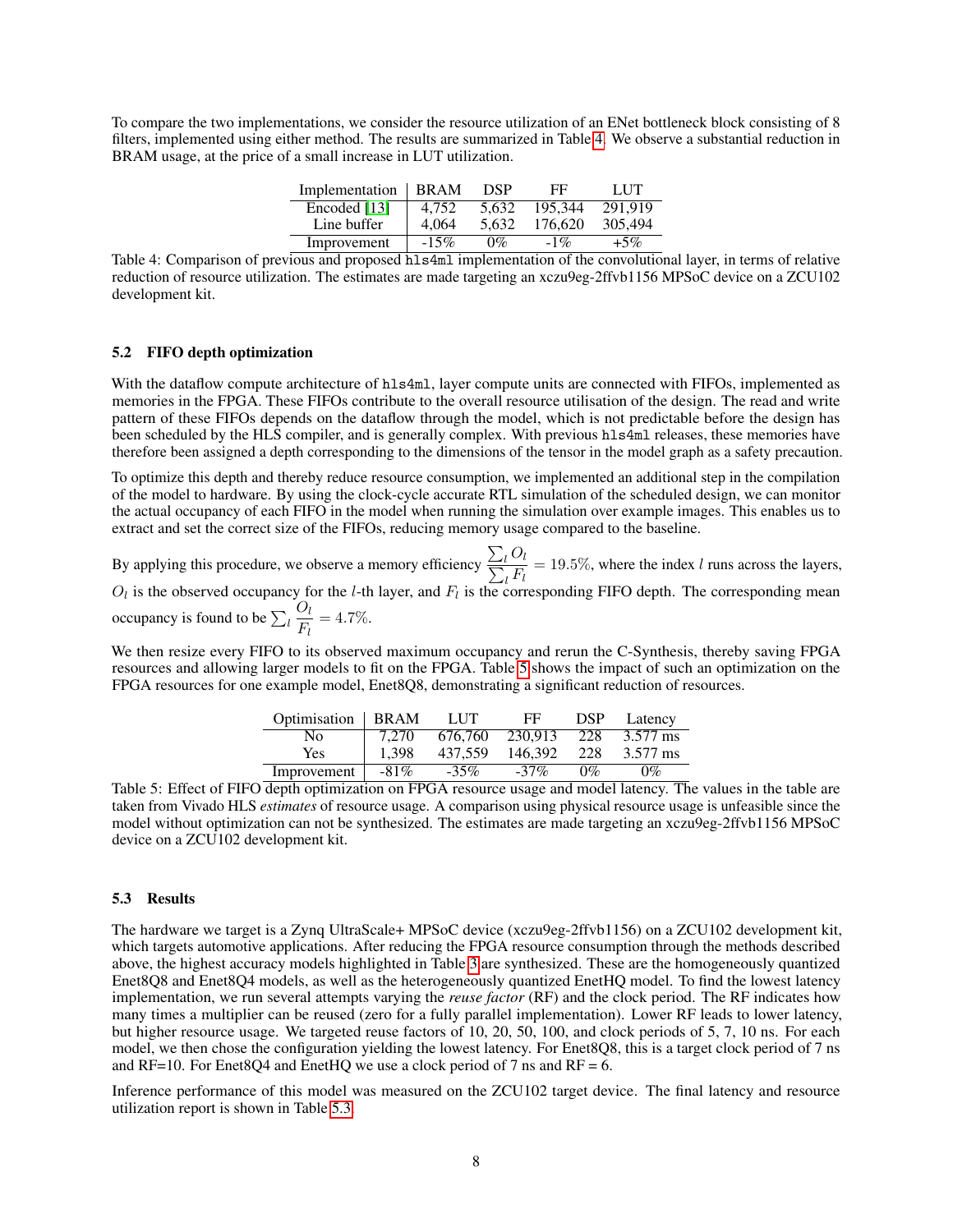Table 6: Accuracy, mIoU, latency and resource utilization for the EnetHQ, Enet8Q4 and Enet8Q8 models. The latency is quoted for a batch size  $b = 1$  and  $b = 10$ . Resources are expressed as a percentage of those available on the xczu9eg-2ffvb1156 MPSoC device on the ZCU102 development kit. The last row is a comparison to work presented in Ref. [\[23\]](#page-10-17).

| Model                            | Acc.     | mIoU     | Latency [ms]    |                          | <b>BRAM</b>  | LUT           | FF             | DSP           |
|----------------------------------|----------|----------|-----------------|--------------------------|--------------|---------------|----------------|---------------|
|                                  |          |          | b=1             | $b=10$                   |              |               |                |               |
| EnetHO                           | $81.1\%$ | 36.8 $%$ | 4.9             | 30.6                     | 224.5(25%)   | 76,718 (30%)  | 87,059 (16%)   | 450 (18%)     |
| Enet <sub>8</sub> O <sub>4</sub> | 77.6%    | 33.9 $%$ | 4.8             | 30.2                     | 342.0 (37\%) | 166.741(61%)  | $90,536(16\%)$ |               |
| Enet <sub>8</sub> O <sub>8</sub> | 77.1%    | $33.4\%$ | 4.8             | 30.0                     | 508.5 (56%)  | 126.458 (46%) | 134,385 (25%)  | $1.502(60\%)$ |
| <b>ENet</b> [23]                 |          | 63.1%    | 30.38 $(720)^a$ | $\overline{\phantom{0}}$ | 257          | 62.599        | 192.212        | 689           |

<sup>a</sup> The former is without considering data transfer, pre- and post-processing. The number in parenthesis includes these additional overheads, averaged over 58 images, and is more comparable to the numbers we present.

We measured the time taken by the accelerator to produce a prediction on batches of images, with batch sizes of  $b = 1$ and  $b = 10$ . The same predictions have been executed  $10^5$  times, and the time average is taken as the latency. The single image latency (batch size of 1) is 4.8-4.9 ms for all three models. Exploiting the data flow architecture, the latency to process images in a batch size of 10 is less than 10 times the the latency observed for a batch size of 1. While in a real-world deployment of this model the latency to return the predictions of a single image is the most important metric, a system comprised of multiple cameras may be able to benefit from the speedup of batched processing by batching over the images captured simultaneously from different cameras. The model with the highest accuracy and lowest resource consumption is the heterogeneously quantized EnetHQ model. This model has an mIoU of 36.8% and uses less than 30% of the total resources.

Similar work on performing semantic segmentation on FPGAs include Ref. [\[23\]](#page-10-17) and a comparison is given in Table [5.3.](#page-7-2) Here, the original ENet model [\[16\]](#page-10-10) is trained and evaluated on the Cityscapes dataset, and then deployed on a Xilinx Zynq 7035 FPGA using the Xilinx Vitis AI Deep Learning Processor Unit (DPU). There are some crucial differences between the approach taken here and that of Ref. [\[23\]](#page-10-17). In order to achieve the lowest possible latency, we implement a fully on-chip design with high layer parallelism. We optimize for latency, rather than frame rate, such that in a real-life application the vehicle response time could be minimized. Keeping up with the camera frame rate is a minimal requirement, but a latency lower than the frame interval can be utilized. In our approach, each layer is implemented as a separate module and data is streamed through the architecture layer by layer. Dedicated per-layer buffers ensure that just enough data is buffered in order to feed the next layer. This is highly efficient, but limits the number of layers that can be implemented on the FPGA. Consequently, in order to fit onto the FPGA in question, our model is smaller and achieves a lower mIoU. Ref. [\[23\]](#page-10-17) does not quote a latency, but a frame rate. A best-case latency is then computed as the inverse of this frame rate, which corresponds to 30.38 ms. However, this does not include any overhead latency like data transfer, pre- and post-processing. Including these, the average time per image increases to 720 ms.

# <span id="page-8-0"></span>6 Conclusions

In this paper, we demonstrate that we can perform semantic segmentation on a single FPGA on a Zynq MPSoC device using a compressed version of ENet. The network is compressed using automatic heterogeneous quantization at training time and a filter ablation procedure, and is then evaluated on the Cityscapes dataset. Inference is executed on hardware with a latency of 4.9 ms per image, utilizing 18% of the DSPs, 30% of the LUTs, 16% of the FFs and 25 % of the BRAMs. Processing the images in batches of ten results in a latency of 30 ms per batch, which is significantly faster than ten times the single-image batch inference latency. This is relevant when batching over images captured from different cameras simultaneously. By introducing an improved implementation of convolutional layers in hls4ml, we significantly reduce resource consumption, allowing for a fully-on-chip deployment of larger convolutional neural networks. This avoids latency overhead caused by data transfers between off-chip memory and FPGA processing elements, or between multiple devices. Also taking into account the favorable power-efficiency of FPGAs, we conclude that FPGAs offer highly interesting, low-power alternatives to GPUs for on-vehicle deep learning inference and other computer vision tasks requiring low-power and low-latency.

# Acknowledgment

We acknowledge the Fast Machine Learning collective as an open community of multi-domain experts and collaborators. This community was important for the development of this project.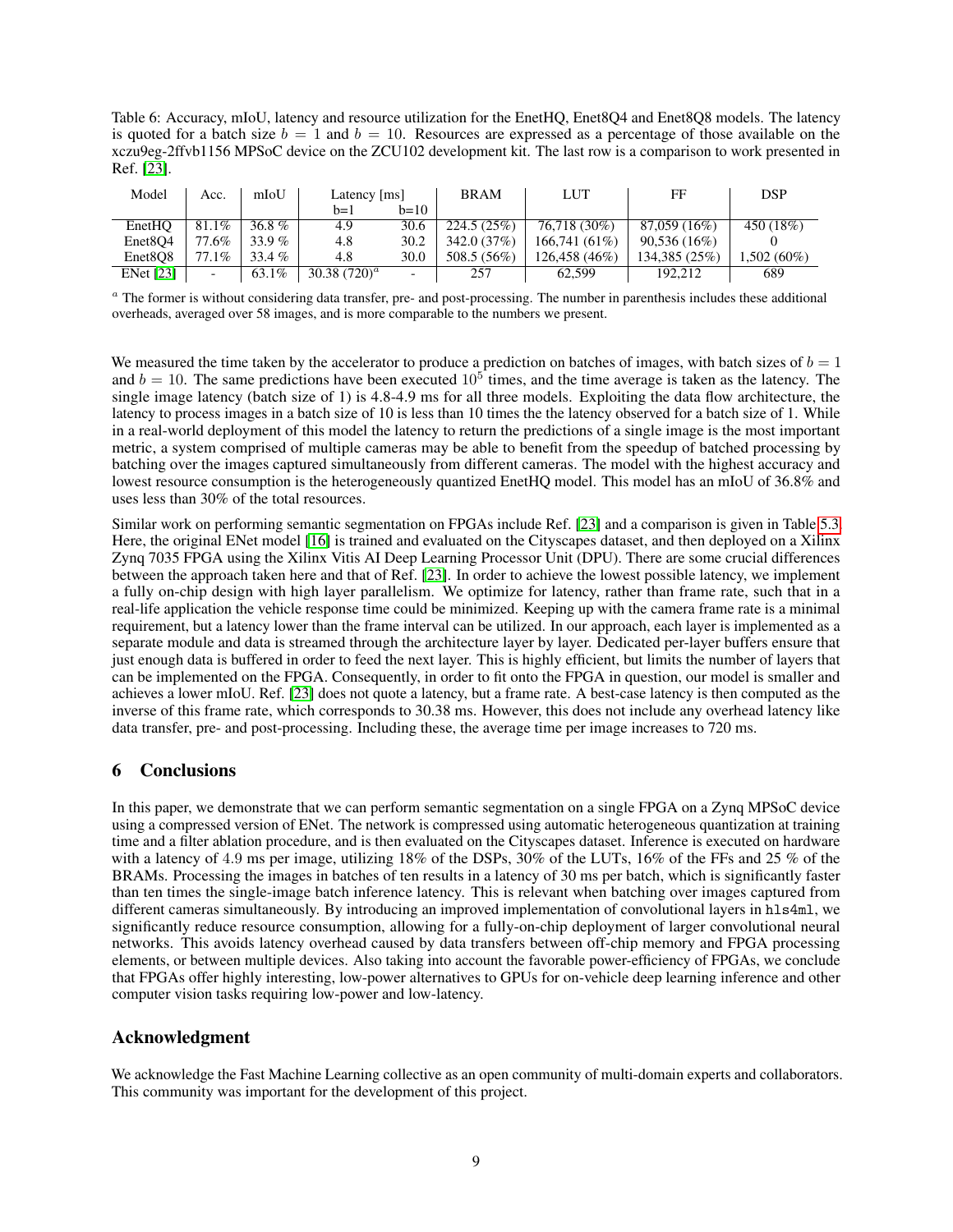M. P., M. R., S. S., and V. L. are supported by the European Research Council (ERC) under the European Union's Horizon 2020 research and innovation program (Grant Agreement No. 772369). M. P. and N. G. are supported by the European Research Council (ERC) under the European Union's Horizon 2020 research and innovation program (Grant Agreement No. 966696).